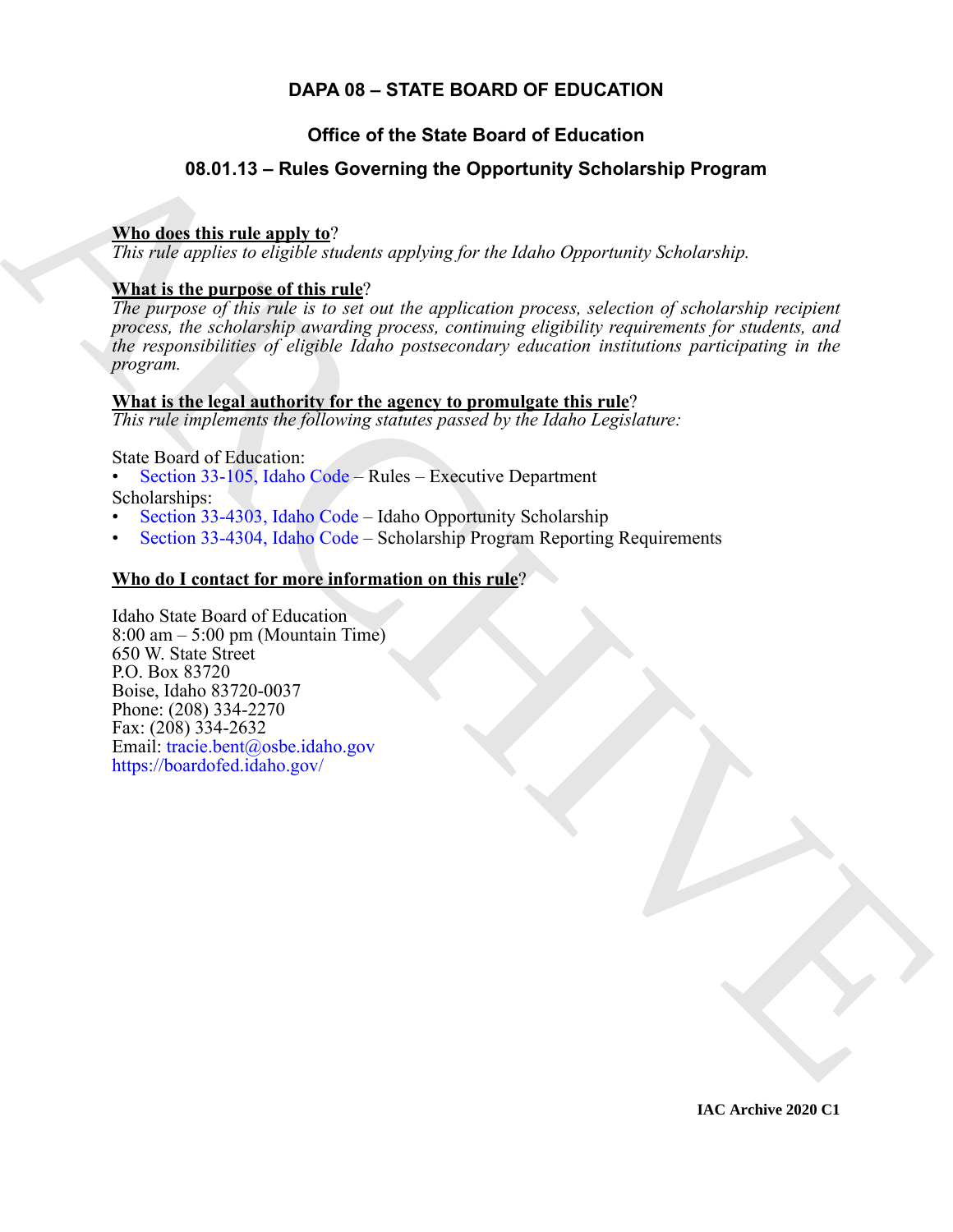# **Table of Contents**

# **DAPA 08 - STATE BOARD OF EDUCATION**

# 08.01.13 - Rules Governing the Opportunity Scholarship Program

| 301. Opportunity Scholarship Award. (2008). 201. Opportunity Scholarship Award. (2008). |  |
|-----------------------------------------------------------------------------------------|--|
|                                                                                         |  |
|                                                                                         |  |
| 400. Responsibilities Of Eligible Idaho Postsecondary                                   |  |
|                                                                                         |  |
|                                                                                         |  |
|                                                                                         |  |
|                                                                                         |  |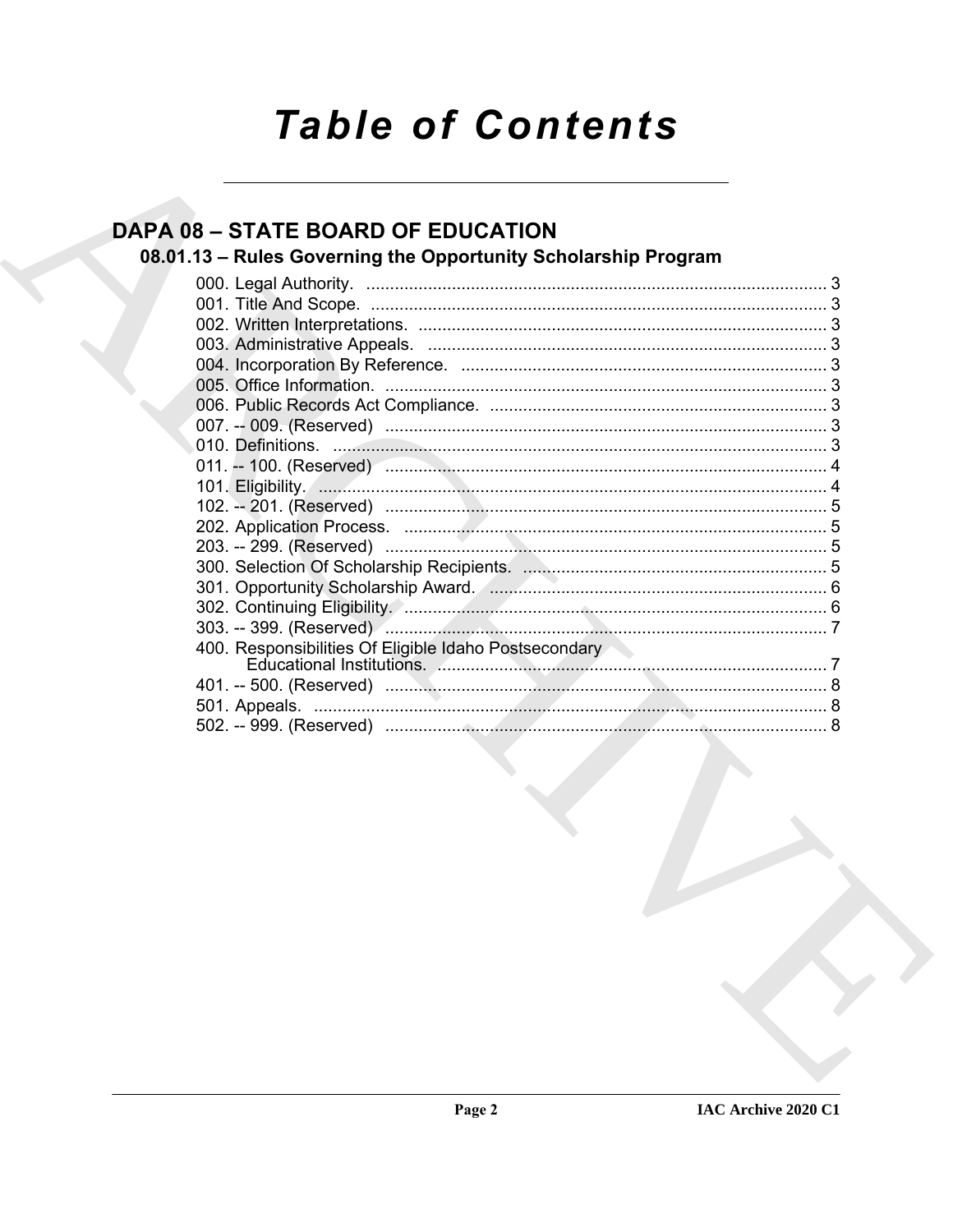#### <span id="page-2-15"></span>**08.01.13 – RULES GOVERNING THE OPPORTUNITY SCHOLARSHIP PROGRAM**

#### <span id="page-2-1"></span><span id="page-2-0"></span>**000. LEGAL AUTHORITY.**

In accordance with Sections 33-105, and 33-4303, Idaho Code, the State Board of Education (Board) shall promulgate rules implementing the provisions of Title 33, Chapter 56, Idaho Code. (3-28-18)

#### <span id="page-2-18"></span><span id="page-2-2"></span>**001. TITLE AND SCOPE.**

**01.** Title. These rules are titled IDAPA 08.01.13, "Rules Governing the Opportunity Scholarship (4-2-08) Program."  $(4-2-08)$ 

<span id="page-2-19"></span>**02. Scope**. These rules constitute the requirements for the Opportunity Scholarship Program. (4-2-08)

#### <span id="page-2-3"></span>**002. WRITTEN INTERPRETATIONS.**

In accordance with Section 67-5201(19)(b)(iv), Idaho Code, written interpretations, if any, of the rules of this chapter are available at the Board.  $(4-2-08)$ are available at the Board.

#### <span id="page-2-10"></span><span id="page-2-4"></span>**003. ADMINISTRATIVE APPEALS.**

Unless otherwise provided for in the rules of the Board or in the Board Governing Policies and Procedures, all administrative appeals allowed by law will be conducted as provided herein. (4-2-08)

#### <span id="page-2-5"></span>**004. INCORPORATION BY REFERENCE.**

There are no documents that have been incorporated by reference into these rules. (4-2-08)

#### <span id="page-2-16"></span><span id="page-2-6"></span>**005. OFFICE INFORMATION.**

**01. Office Hours**. The offices of the Board are open from 8 a.m. to 5 p.m., except Saturday, Sunday, and legal holidays.

**02. Street Address**. The offices of the Board are located at 650 W. State Street, Boise, Idaho. (4-2-08)

- **03. Mailing Address**. The mailing address of the Board is P.O. Box 83720, Boise, Idaho 83720-0037. (4-2-08)
- **04. Telephone Number**. The telephone number of the Board is (208) 334-2270. (4-2-08)
- **05.** Facsimile. The facsimile number of the Board is (208) 334-2632. (4-2-08)

In account with Sources of 2.501 sept. 2.601 (2.51 and 2.61 and 2.61 and 2.61 and 3.61 and 3.61 and 3.75 and 3.75 and 3.75 and 3.75 and 3.75 and 3.75 and 3.75 and 3.75 and 3.75 and 3.75 and 3.75 and 3.75 and 3.75 and 3.7 **06. Web Address**. The electronic address of the State Board of Education is https:// boardofed.idaho.gov.

#### <span id="page-2-17"></span><span id="page-2-7"></span>**006. PUBLIC RECORDS ACT COMPLIANCE.**

These rules are subject to the provisions of the Idaho Public Records Act, Title 74, Chapter 1, Idaho Code. (4-2-08)

#### <span id="page-2-8"></span>**007. -- 009. (RESERVED)**

<span id="page-2-9"></span>**010. DEFINITIONS.**

<span id="page-2-12"></span><span id="page-2-11"></span>**01. Adult Learner**. An individual who: (3-20-20)

**a.** Is not currently enrolled in a postsecondary institution accredited by a body recognized by the State (3-20-20) Board of Education:

**b.** Has not attended more than two (2) courses at a postsecondary institution at any time during the our (24) month period immediately prior to application for the Opportunity Scholarship; and (3-20-20) twenty-four (24) month period immediately prior to application for the Opportunity Scholarship; and

Has earned twenty-four (24) or more transferable credits from a postsecondary institution of recognized by the State Board of Education. (3-20-20) accredited by a body recognized by the State Board of Education.

**02.** Grade Point Average (GPA). The average grade earned by a student, figured by dividing the grade rned by the number of credits attempted. points earned by the number of credits attempted.

<span id="page-2-14"></span><span id="page-2-13"></span>**03. Graduation Plan**. A plan developed by the postsecondary student in consultation with the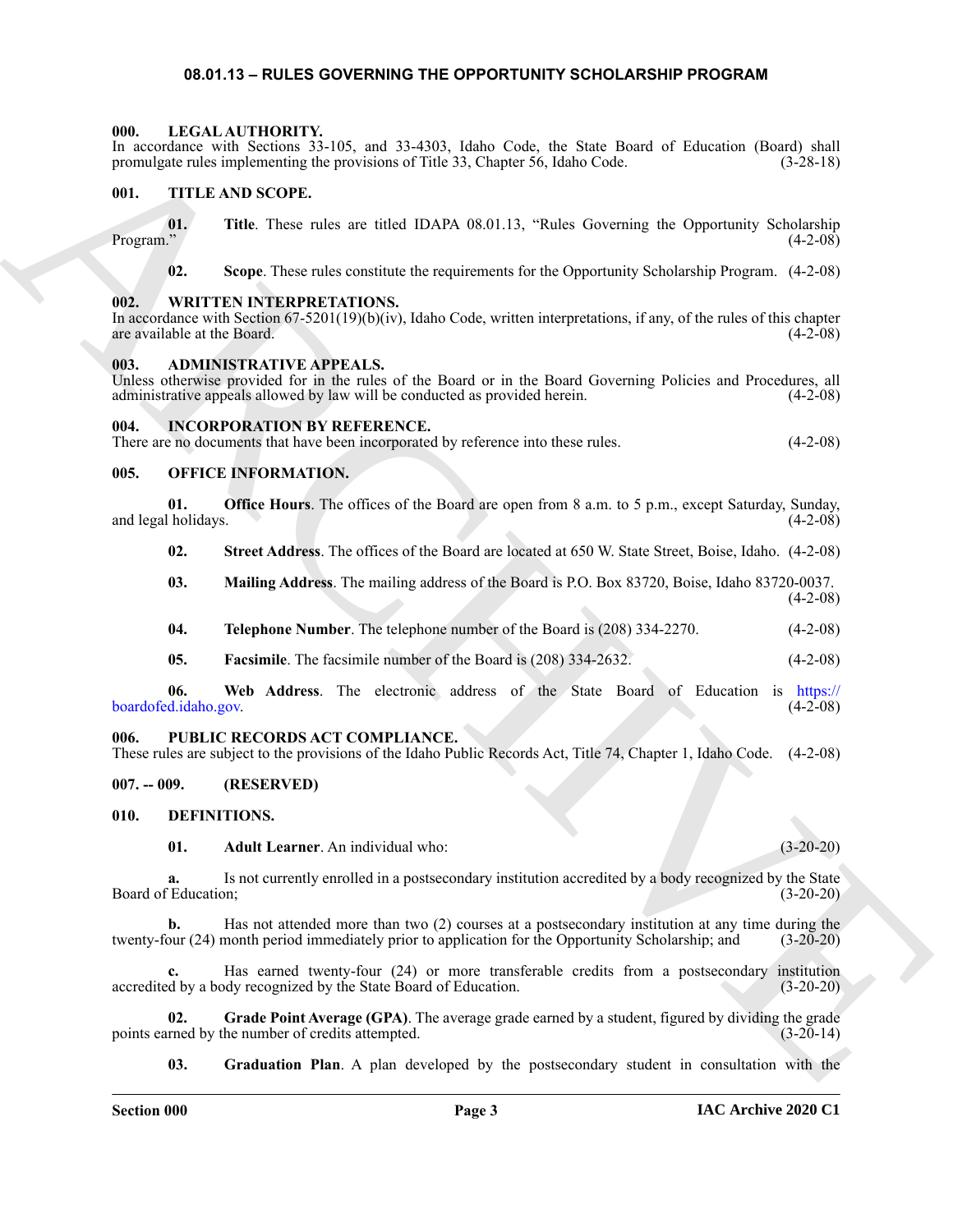postsecondary institution that identifies the certificate or degree the student is pursuing, the course and credit requirements necessary for earning the certificate or degree, the application of previously earned credits and credits granted through prior learning assessments, the estimated number of terms remaining to complete the certificate or degree and the proposed courses to be taken during each term.  $(3-20-20)$ 

#### <span id="page-3-0"></span>**011. -- 100. (RESERVED)**

### <span id="page-3-2"></span><span id="page-3-1"></span>**101. ELIGIBILITY.**

<span id="page-3-6"></span>Applicants must meet all of the eligibility requirements to be considered for the scholarship award. (3-28-18)

Since Brazil et Education Control in the statistic technique statistic procedure Scholars (Education Scholars (Education Scholars (Education Scholars (Education Scholars (Education Scholars (Education Scholars (Education **01. Undergraduate Student**. An eligible student must be pursuing their first undergraduate certificate or degree from an institution accredited by a body recognized by the State Board of Education. A student may have received multiple certificates or degrees as part of the natural progression towards a recognized baccalaureate degree program. A student who is enrolled in a graduate program, but who has not yet earned a baccalaureate degree, is not eligible for an opportunity scholarship. A student enrolled in an undergraduate program is eligible for consideration for an opportunity scholarship, even if some of the student's courses are at the graduate level. (3-20-20)

<span id="page-3-3"></span>**02. Academic Eligibility**. To be eligible for an opportunity scholarship, an applicant must meet minimum academic eligibility criteria, as follows: (3-28-18)

**a.** A student who has not yet graduated from secondary school or its equivalent in the state of Idaho must have an un-weighted minimum cumulative grade point of average of two point seven (2.7) or better on a scale of four point zero (4.0) to be eligible to apply for an opportunity scholarship. Cumulative grade point averages of more than one (1) decimal place shall be rounded to one (1) place. Home schooled students must provide a transcript of subjects taught and grades received signed by the parent or guardian of the student; or (3-20-20) subjects taught and grades received signed by the parent or guardian of the student; or

**b.** A student who has obtained a general equivalency diploma must have taken the ACT assessment and received a minimum composite score of twenty (20) or better, or the equivalent SAT assessment and received a one thousand ten (1,010) or better, to be academically eligible to apply for an opportunity scholarship; or (3-28-18)

**c.** A student currently enrolled in an eligible Idaho postsecondary educational institution must have a minimum cumulative grade point average of two point seven  $(2.7)$  or better on a scale of four point zero  $(4.0)$  at such institution in order to be academically eligible to apply for an opportunity scholarship. Cumulative grade point averages of more than one (1) decimal place shall be rounded to one (1) place. (3-20-20)

**d.** An Adult Learner must have a minimum cumulative grade point average of two point five (2.5) or higher on a scale of four point zero (4.0). Cumulative grade point averages of more than one (1) decimal place shall be rounded to one (1) decimal place.  $(3-20-20)$ 

<span id="page-3-5"></span>**03. Financial Eligibility**. Applicants for the opportunity scholarship are selected as recipients, in part, based on demonstrated financial need. The tool used to determine financial need is the Free Application for Federal Student Aid (FAFSA), used by the United States Department of Education. The financial need of an applicant for an opportunity scholarship will be based upon the verified expected family contribution, as identified by the FAFSA Student Aid report. The Student Aid report used to calculate financial need will be the report generated on the application deadline.

#### <span id="page-3-4"></span>**04. Additional Eligibility Requirements**. (4-2-08)

**a.** A student must not be in default on a student educational loan, or owe a repayment on a federal d must be in good financial standing with the opportunity scholarship program. (3-20-14) grant, and must be in good financial standing with the opportunity scholarship program.

**b.** If a student has attempted or completed more than one hundred (100) postsecondary academic credits, then such student must identify his or her major, the required number of credits necessary for graduation in such major, and shall submit an academic transcript that contains all courses taken and all postsecondary academic credit received to the Board office. A student shall not be eligible for an opportunity scholarship if: (3credit received to the Board office. A student shall not be eligible for an opportunity scholarship if:

i. The student is not meeting satisfactory academic progress at the eligible Idaho postsecondary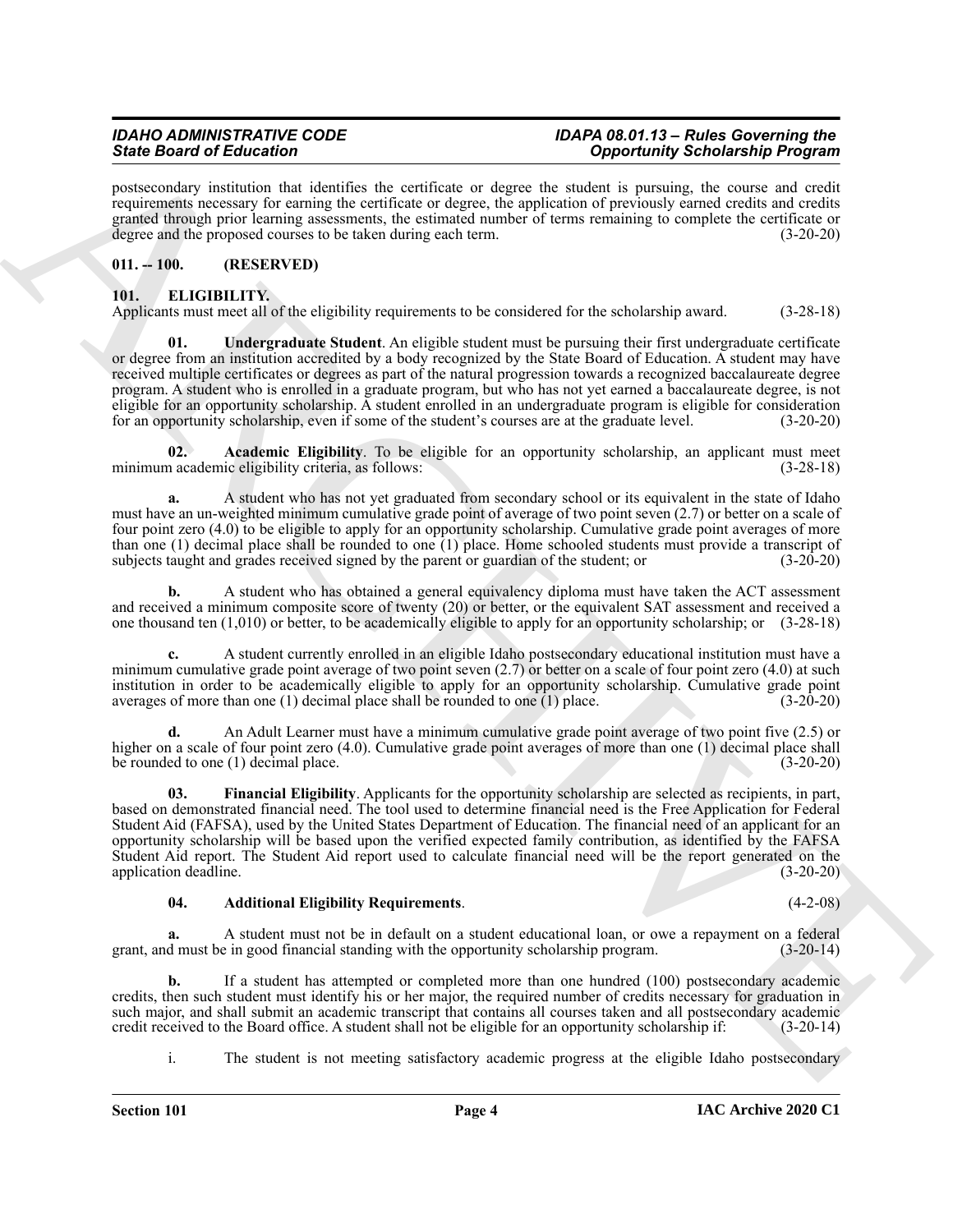educational institution the student is attending at the time he or she applies for an opportunity scholarship; (4-2-08)

ii. The student has completed more than one hundred fifty percent (150%) of the courses and academic credit necessary to graduate in such major; or (4-2-08)

iii. Upon review of the student's academic transcript(s), the student cannot complete their degree/ certificate in the major they have identified within two (2) semesters based on normal academic course load unless a determination by the executive director or designee has been made that there are extenuating circumstances and the student has a plan approved by the executive director or designee outlining the courses that will be taken and the completion date of the degree or certificate. (3-28-18)

#### <span id="page-4-0"></span>**102. -- 201. (RESERVED)**

#### <span id="page-4-7"></span><span id="page-4-4"></span><span id="page-4-1"></span>**202. APPLICATION PROCESS.**

Since Board of Entremotion Constraints of the time to velocity of the system of the system of the system of the system of the system of the system of the system of the system of the system of the system of the system of t **01. Initial Applications**. An eligible student must complete and submit the opportunity scholarship program application to the Board electronically on or before the date specified in the application, but not later than the deadline set by the executive director each year if an Adult Learner and not later than March 1 for all other students. Adult Learner applications will be processed and awarded on a monthly basis up to the application deadline. An applicant without electronic capabilities may request a waiver of this requirement and, if granted, submit an application on the form established by the Board through the United States Postal Service that must be postmarked not later than the applicable application deadline. All applicants must complete and submit the FAFSA on or prior to<br>(3-20-20) (3-20-20) the application deadline.

<span id="page-4-5"></span>**02. Announcement of Award**. Announcement of the award of initial scholarships will be made no later than June 1 of each year, with awards to be effective at the beginning of the first full term following July 1 of that year. Announcements must clearly state the award is part of the state's scholarship program and is funded through state appropriated funds. Additional award announcement may be made after this date based on the availability of funds and the acceptance rate of the initial awards.

<span id="page-4-6"></span>**03. Communication with State Officials**. Applicants must respond by the date specified to any communication from officials of the opportunity scholarship program. Failure to respond within the time period specified will result in cancellation of the application or forfeiture of the scholarship unless extenuating circumstances are involved and approved by the executive director or designee. (3-28-18)

#### <span id="page-4-2"></span>**203. -- 299. (RESERVED)**

#### <span id="page-4-8"></span><span id="page-4-3"></span>**300. SELECTION OF SCHOLARSHIP RECIPIENTS.**

<span id="page-4-10"></span>**01. Selection Process**. Scholarship awards will be based on the availability of scholarship program funds. Opportunity scholarships will be awarded to applicants, based on ranking and priority, in accordance with the following criteria: (3-28-18)

**a.** Eligible students shall be selected based on ranking criteria that assigns seventy percent (70%) to financial eligibility, and thirty percent (30%) to academic eligibility. In the event that this weighted score results in a tie, an eligible student who submitted his application to the Board earliest in time will be assigned a higher rank.

(3-28-18)

**b.** Notwithstanding Subsection 300.01.a. of these rules, the priority for the selection of recipients of opportunity scholarship awards shall be to scholarship recipients who received an opportunity scholarship award during the previous fiscal year, and have met all of the continuing eligibility requirements provided in these rules.

(3-28-18)

#### <span id="page-4-9"></span>**02. Monetary Value of the Opportunity Scholarship**. (4-2-08)

The Board will establish annually the educational costs for attending an eligible Idaho incational institution for purposes of the opportunity scholarship program. (3-28-18) postsecondary educational institution for purposes of the opportunity scholarship program.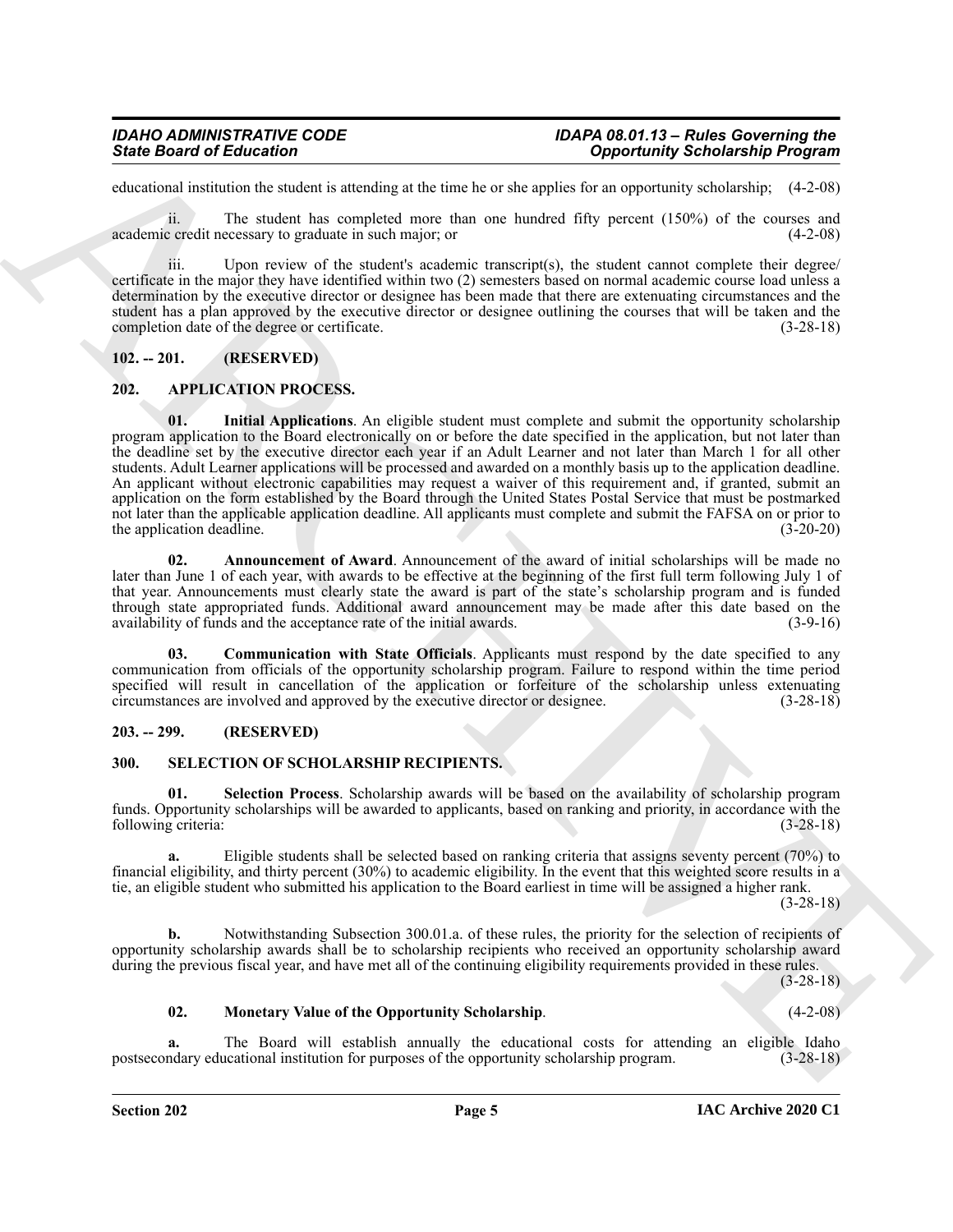**b.** The monetary value of the opportunity scholarship award to a student shall be based on the nal costs for attending an eligible Idaho postsecondary educational institution, less the following:  $(4-2-08)$ educational costs for attending an eligible Idaho postsecondary educational institution, less the following:

i. The amount of the assigned student responsibility, established by the Board annually; (4-2-08)

ii. The amount of federal grant aid, as identified by the Student Aid Report (SAR) that is known at the time of award determination; (3-20-14)

iii. The amount of other financial aid awarded the student, from private or other sources that is known ne of award determination. (3-20-14) at the time of award determination.

iv. The eligible maximum award amount for Adult Learners enrolled in less than twenty-four (24) credit hours or its equivalent in an academic year attending an eligible four-year postsecondary institution, or less than eighteen (18) credit hours or its equivalent in an academic year attending an eligible two-year institution, will be prorated as follows: (3-20-20)

(1) Enrolled in six (6) to eight (8) credits or its equivalent per term - fifty percent (50%) of the maximum; (3-20-20)

(2) Enrolled in nine (9) to eleven (11) credits or its equivalent per term - seventy-five percent (75%) of the maximum; and

(3) Enrolled in twelve (12) or more credits or its equivalent per term - one hundred percent (100%) of the maximum.

**c.** The amount of an opportunity scholarship award to an individual student shall not exceed the educational cost established by the Board annually, and shall not exceed the actual cost of tuition and fees at the Idaho public postsecondary educational institution the student attends or will attend, or if the student attends or will attend an Idaho private postsecondary educational institution, the average tuition at Idaho's public four (4) year postsecondary educational institutions. (3-20-20)

#### <span id="page-5-4"></span><span id="page-5-0"></span>**301. OPPORTUNITY SCHOLARSHIP AWARD.**

<span id="page-5-7"></span><span id="page-5-5"></span>**01. Payment**. Payment of opportunity scholarship awards will be made in the name of the recipient and will be sent to a designated official at the eligible Idaho postsecondary educational institution in which the recipient is enrolled. The official must transmit the payment to the recipient within a reasonable time following receipt of the  $p$ ayment.  $(4-2-08)$ 

Since Board of Entremotion Control is experimentally advantation with the based of the state of the measure of the measure of the state of the state of the state of the state of the state of the state of the state of the **02. Duration**. Scholarships will be awarded on an annual basis and payments will correspond to academic terms, semesters, quarters, or equivalent units. In no instance will the entire amount of a scholarship be paid in advance to, or on behalf of, a scholarship recipient. The scholarship may cover up to four (4) educational years, or eight (8) semesters or equivalent for attendance at an eligible Idaho postsecondary educational institution. Awards are contingent on annual appropriations by the legislature and continued eligibility of the student. (3-28 contingent on annual appropriations by the legislature and continued eligibility of the student.

<span id="page-5-6"></span>**03. Eligibility**. If a student receives an opportunity scholarship payment and it is later determined that the student did not meet all of the Opportunity Scholarship Program eligibility requirements, then the student is considered in overpayment status, and must return program funds in accordance with the eligible Idaho postsecondary educational institution's refund policy. (4-2-08) postsecondary educational institution's refund policy.

#### <span id="page-5-2"></span><span id="page-5-1"></span>**302. CONTINUING ELIGIBILITY.**

To remain eligible for renewal of an opportunity scholarship, the recipient must comply with all of the provisions of the Opportunity Scholarship Program and these rules: (3-28-18)

<span id="page-5-3"></span>**01. Credit Hours**. To remain eligible for renewal of an opportunity scholarship, the scholarship recipient attending a four (4) year eligible postsecondary institution must have completed a minimum of twenty-four (24) credit hours or its equivalent each academic year that the student received an opportunity scholarship award. A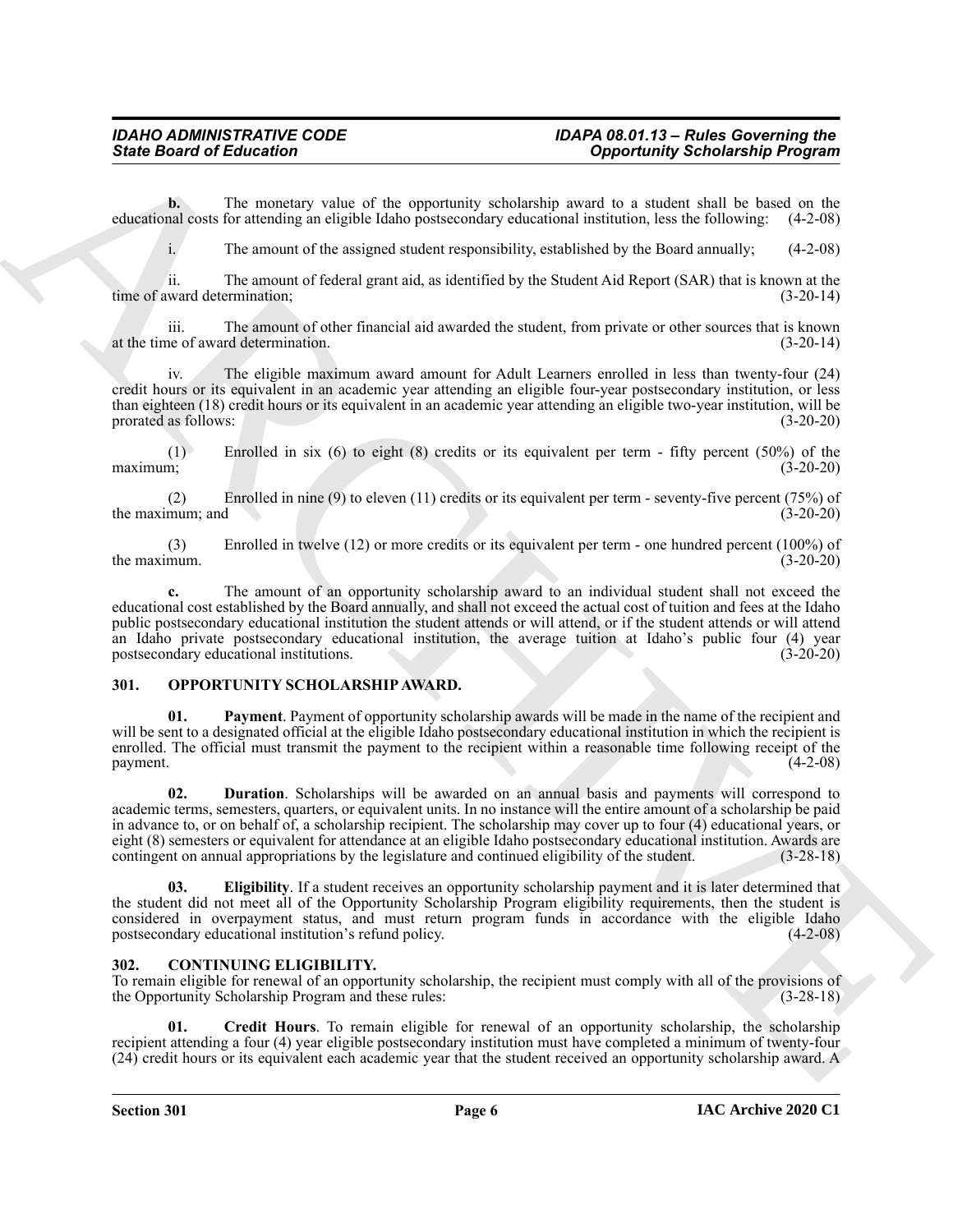# *IDAHO ADMINISTRATIVE CODE IDAPA 08.01.13 – Rules Governing the State Board of Education Opportunity Scholarship Program*

scholarship recipient attending a two (2) year eligible postsecondary institution must have completed a minimum of eighteen (18) credit hours or its equivalent each academic year that the student received an opportunity scholarship award. Notwithstanding these provisions, a scholarship recipient who has received the Opportunity Scholarship as an Adult Learner may retain eligibility by completing twelve (12) or more credit hours or its equivalent each academic year the student received the Opportunity Scholarship award. All students may use the summer term to meet the annual credit accumulation requirements. (3-20-20)

<span id="page-6-4"></span>**02. Satisfactory Academic Progress**. To remain eligible for renewal of an opportunity scholarship, the scholarship recipient must have maintained a minimum cumulative grade point average of two point seven (2.7) on a scale of four point zero (4.0) during the time that the recipient received an opportunity scholarship award at the institutions the student attended while receiving the scholarship, and must be maintaining satisfactory academic progress, consistent within federal financial aid regulations as implemented at the eligible Idaho postsecondary educational institution at which the scholarship recipient was enrolled. Students receiving an Opportunity Scholarship award as an Adult Learner must make satisfactory progress on their graduation plan established with the eligible institution at the time of admission. (3-20-20)

<span id="page-6-3"></span><span id="page-6-2"></span>**03. Maximum Duration of Scholarship Award**. The award of an opportunity scholarship shall not be equivalent of eight (8) semesters or the equivalent of four (4) academic years. (3-20-14) exceed the equivalent of eight  $(8)$  semesters or the equivalent of four  $(4)$  academic years.

Sink Board of Education 11 and Control in the state of the state of the state of the state of the state of the state of the state of the state of the state of the state of the state of the state of the state of the state **04. Eligibility Following Interruption of Continuous Enrollment**. A scholarship recipient whose continuous enrollment is interrupted for more than four (4) months but less than two (2) years for any reason but who intends to re-enroll in an eligible Idaho postsecondary educational institution must file a letter of intent to withdraw no later than sixty (60) days prior to the first day of the academic term of the discontinued attendance to the Office of the State Board of Education. Failure to do so may result in forfeiture of the scholarship. The Board's Executive Director or designee will review each request for interruption and notify the individual of approval or denial of the request. In addition, the individual must file a statement with the Board declaring his intent to re-enroll as a full-time undergraduate student in an academic or career technical program in an eligible Idaho postsecondary educational institution for the succeeding academic year no later than thirty (30) days prior to the first day of the academic term in which the individual intends to re-enroll within two (2) years of the approval of the request to withdraw. Failure to do so will result in forfeiture of the scholarship unless an extension has been granted. An extension of interruption of continuous enrollment period may be granted for eligible students due to military service in the United States armed forces, medical circumstances, or other circumstances approved by the executive director. All requests for extension must be made sixty (60) days prior to the start of the succeeding academic year. (3-28-18)

#### <span id="page-6-0"></span>**303. -- 399. (RESERVED)**

#### <span id="page-6-5"></span><span id="page-6-1"></span>**400. RESPONSIBILITIES OF ELIGIBLE IDAHO POSTSECONDARY EDUCATIONAL INSTITUTIONS.**

<span id="page-6-7"></span>**01. Statements of Continuing Eligibility**. An eligible Idaho postsecondary educational institution participating in this Opportunity Scholarship Program must submit statements of continuing student eligibility to the Board by the 30th day after the end of each academic year. Such statements must include verification that the scholarship recipient is still enrolled, attending part-time, if an Adult Learner, and full-time for all other scholarship recipients, maintaining satisfactory academic progress, and has not exceeded the award eligibility terms. (3-20-20)

<span id="page-6-6"></span>**02. Other Requirements**. An eligible Idaho postsecondary educational institution must:  $(4-2-08)$ 

**a.** Be eligible to participate in Federal Title IV financial aid programs, and must supply documentation to the Board verifying this eligibility, and prompt notification regarding any changes in this status;  $(4-2-08)$ 

**b.** Have the necessary administrative computing capability to administer the Opportunity Scholarship Program on its campus, and electronically report student data records to the Board; (4-2-08)

**c.** Provide data on student enrollment and federal, state, and private financial aid for students to the Board, and (4-2-08)  $\beta$ Board, and  $(4-2-08)$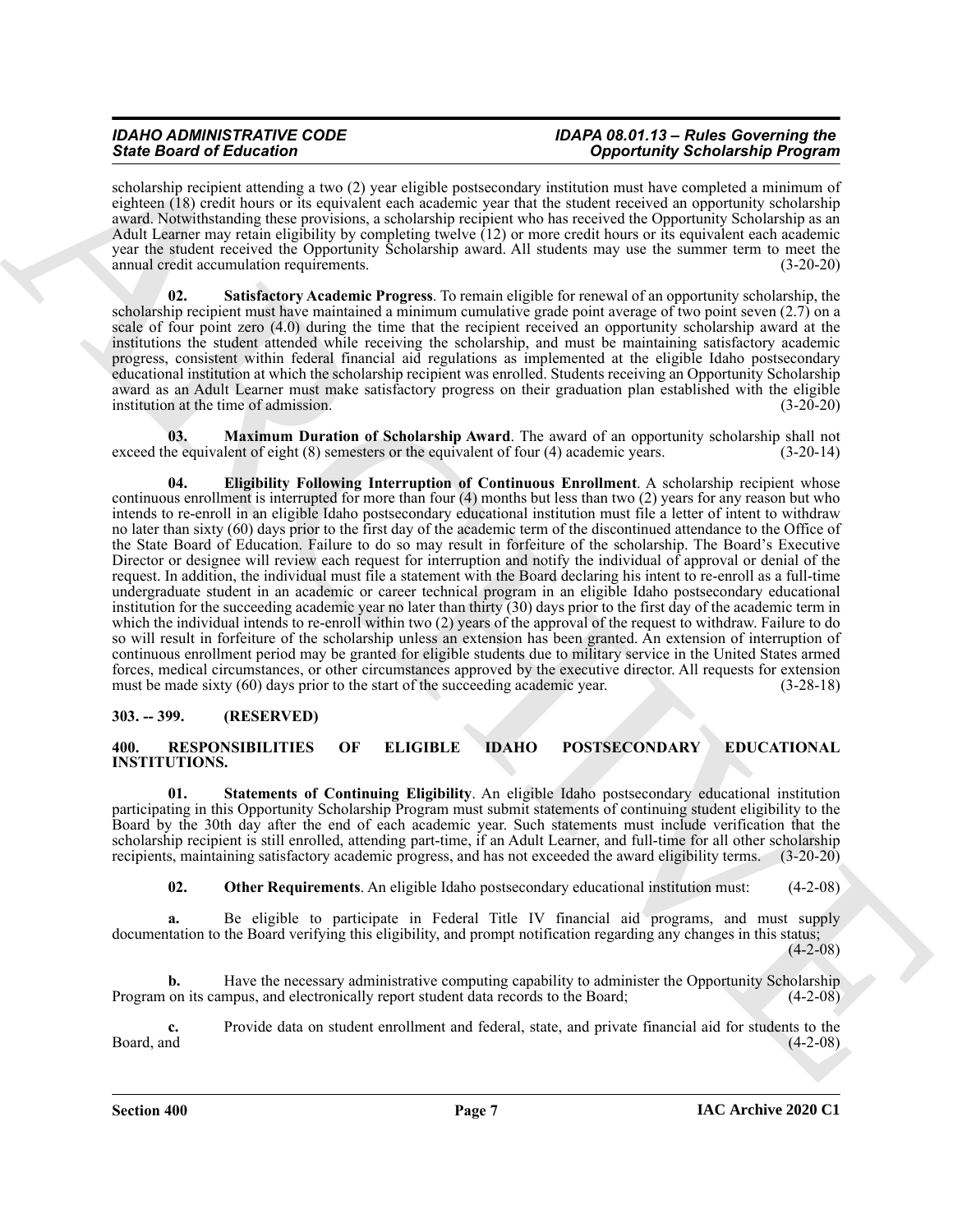**d.** Agree to permit periodic Opportunity Scholarship Program audits to verify compliance with Idaho these rules related to the program. law and these rules related to the program.

<span id="page-7-7"></span>**03. Adult Learner Evaluation**. Upon admission, scholarship recipients receiving an award as an Adult Learner will be administered prior learning assessments to determine eligibility for credit for prior learning, including credit for prior experiential learning. As part of this process an eligible institution will work with the student to develop a graduation plan for the program they are entering that includes estimated completion dates.

 $(3-20-20)$ 

#### <span id="page-7-0"></span>**401. -- 500. (RESERVED)**

#### <span id="page-7-3"></span><span id="page-7-1"></span>**501. APPEALS.**

Since Board of Education on the University Scholarship Scholarship Formation (1) and the University Scholarship Proposition (1) and the University Scholarship Proposition (1) and the University Scholarship Proposition (1) An opportunity scholarship applicant or recipient adversely affected by a decision made under provisions of these rules may file a written appeal of the decision within thirty (30) days following notice of the decision, and the written statement must include the basis for the appeal. Decisions based on specific requirements established in Idaho Code or these rules may not be appealed. The appeal must be submitted to the executive director of the Board. The office of the board shall acknowledge receipt of the appeal within seven (7) days. The executive director of the Board may or may not agree to review the action, or may appoint a subcommittee of three (3) persons to hear the appeal, including at least one (1) financial aid administrator at an eligible postsecondary educational institution in Idaho. (3-28-18)

<span id="page-7-6"></span>**01. Transmittal to Subcommittee**. If the appeal is transmitted to the subcommittee, the subcommittee will review the appeal and submit a written recommendation to the executive director of the Board within fifteen (15) days from the time the subcommittee receives the appeal document. The opportunity scholarship applicant or recipient initiating the appeal will be notified by the chairperson of the subcommittee of the time and place when the subcommittee will consider the appeal and will be allowed to appear before the subcommittee to discuss the appeal.  $(3-20-14)$ 

<span id="page-7-5"></span>**02. Subcommittee Recommendations**. Following the subcommittee's decision, the executive director of the Board will present the subcommittee's recommendation to the full Board at the next regularly scheduled meeting of the Board. The opportunity scholarship applicant or recipient initiating the appeal may, at the discretion of the executive director of the Board, be permitted to make a presentation to the Board. (3-20-14) the executive director of the Board, be permitted to make a presentation to the Board.

<span id="page-7-4"></span>**Board Decision**. The decision of the Board is final, binding, and ends all administrative remedies, unless otherwise specifically provided by the Board. The Board will inform the opportunity scholarship applicant or recipient in writing of the decision of the Board. recipient in writing of the decision of the Board.

#### <span id="page-7-2"></span>**502. -- 999. (RESERVED)**